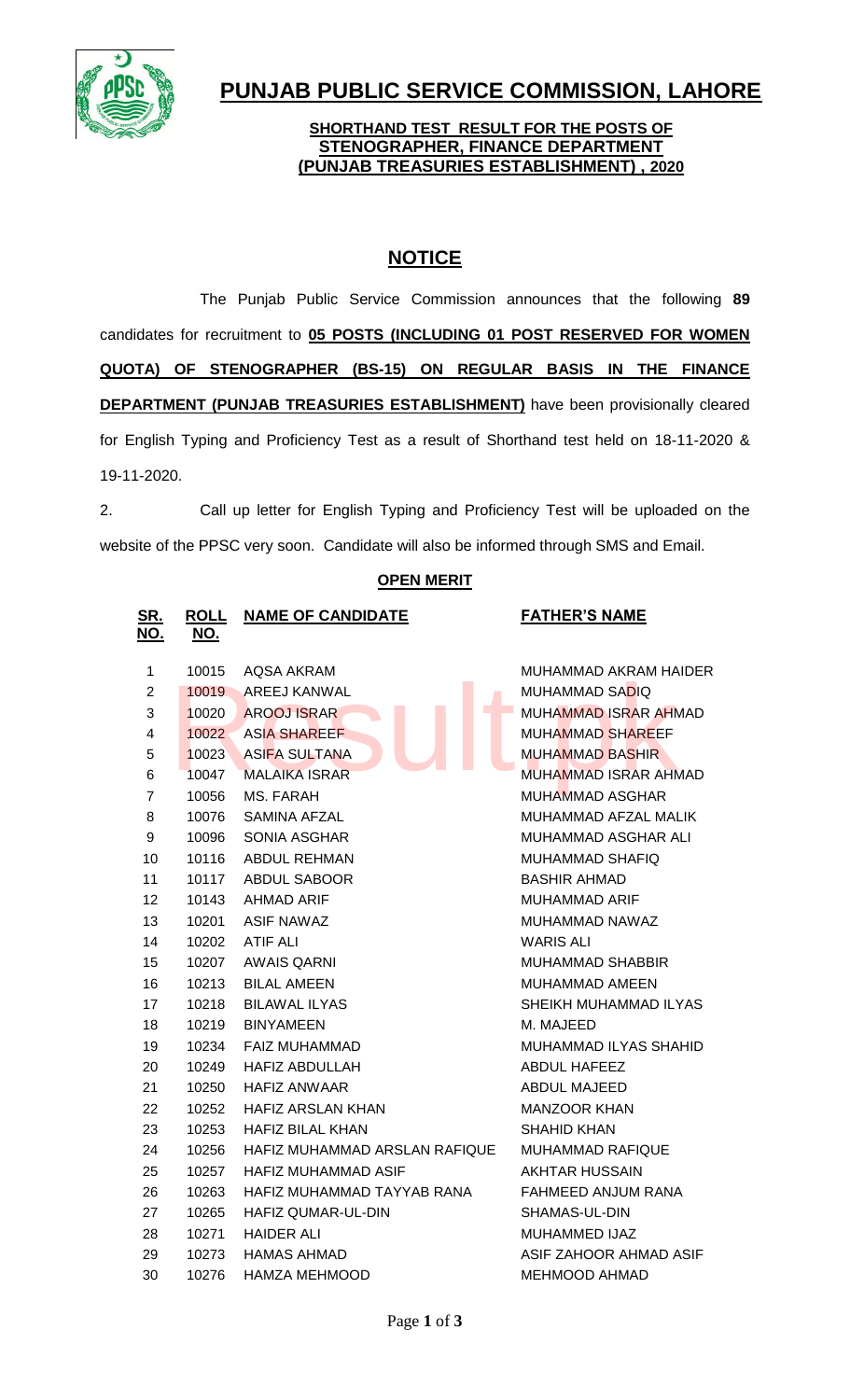| 31 | 10282 | <b>HASEEB AHMAD</b><br><b>MUNAWAR HUSSAIN</b>     |                                        |  |  |
|----|-------|---------------------------------------------------|----------------------------------------|--|--|
| 32 | 10303 | <b>JUNAID RASOOL</b><br><b>GHULAM RASOOL</b>      |                                        |  |  |
| 33 | 10325 | <b>MIAN FARHAN</b><br>ABDUL RASHEED               |                                        |  |  |
| 34 | 10330 | <b>MOHSAN RAZA</b><br>NOOR MUHAMMAD               |                                        |  |  |
| 35 | 10332 | MR MUBASHIR NAJEEB<br>ATHAR NAJEEB                |                                        |  |  |
| 36 | 10334 | MR ZUBAIR HASSAN<br>MUHAMMAD YOUSAF               |                                        |  |  |
| 37 | 10336 | <b>MR. FAISAL HANIF</b>                           | <b>HANIF</b>                           |  |  |
| 38 | 10343 | <b>MR.HAFIZ USMAN ALI</b>                         | MUHAMMAD BOOTA                         |  |  |
| 39 | 10345 | <b>MUDASSAR SUBHANI</b>                           | AKHTAR ALI TOQUEER                     |  |  |
| 40 | 10361 | MUHAMMAD AHMAD<br>NAEEM AHMED                     |                                        |  |  |
| 41 | 10387 | MUHAMMAD ARSLAN<br><b>SHOUKAT ALI</b>             |                                        |  |  |
| 42 | 10418 | MUHAMMAD BILAL SULEMAN                            | <b>MUHAMMAD SULEMAN</b>                |  |  |
| 43 | 10434 | MUHAMMAD GULFAM                                   | MUHAMMAD DIN                           |  |  |
| 44 | 10444 | MUHAMMAD HASSAN ALI<br>MUHAMMAD AZAM              |                                        |  |  |
| 45 | 10450 | MUHAMMAD HUSSNAIN SATTAR<br><b>ABDUL SATTAR</b>   |                                        |  |  |
| 46 | 10476 | MUHAMMAD MUNEEB YOUNAS                            | MUHAMMAD YOUNAS ABID                   |  |  |
| 47 | 10481 | MUHAMMAD NABEEL YOUSAF                            | MUHAMMAD YOUSAF                        |  |  |
| 48 | 10484 | <b>MUHAMMAD NADEEM</b>                            | <b>ABDUL RASHEED</b>                   |  |  |
| 49 | 10486 | MUHAMMAD NADEEM ASHRAF                            | MUHAMMAD ASHRAF                        |  |  |
| 50 | 10489 | MUHAMMAD NAEEM ANWAR                              | MUHAMMAD ANWAR                         |  |  |
| 51 | 10501 | MUHAMMAD QASIM AFZAL                              | MUHAMMAD AFZAL                         |  |  |
| 52 | 10505 | <b>MUHAMMAD RIZWAN</b>                            | <b>IRFAN SAEED</b>                     |  |  |
|    |       | MUHAMMAD SHAHID RAZA                              | MUHAMMAD ISHAQ                         |  |  |
| 53 | 10519 | <b>MUHAMMAD SHAHZAIB</b>                          | <b>IBRAHIM</b>                         |  |  |
| 54 | 10521 |                                                   |                                        |  |  |
| 55 | 10523 | <b>MUHAMMAD SHOAIB</b>                            | <b>HABIB ULLAH SAQIB</b>               |  |  |
| 56 | 10537 | MUHAMMAD UMER NISAR                               | <b>MUHAMMAD NISAR</b>                  |  |  |
| 57 | 10538 | MUHAMMAD UMER WAHEED                              | WAHEED IQBAL<br><b>MUHAMMAD MANSHA</b> |  |  |
| 58 | 10543 | <b>MUHAMMAD USMAN</b>                             |                                        |  |  |
| 59 | 10544 | <b>MUHAMMAD USMAN</b>                             | <b>KHALID MAHMOOD</b>                  |  |  |
| 60 | 10545 | <b>MUHAMMAD USMAN</b><br><b>Contract Contract</b> | MUHAMMAD RAMZAN ATHAR                  |  |  |
| 61 | 10547 | MUHAMMAD USMAN MUSTAFA                            | <b>GHULAM MUSTAFA</b>                  |  |  |
| 62 | 10549 | <b>MUHAMMAD USMAN SIDDIQ</b>                      | <b>MUHAMMAD SIDDIQ</b>                 |  |  |
| 63 | 10550 | MUHAMMAD USMAN YOUNAS                             | <b>MUHAMMAD YOUNAS</b>                 |  |  |
| 64 | 10551 | <b>MUHAMMAD UZAIR</b><br>NOOR AHMAD               |                                        |  |  |
| 65 | 10552 | MUHAMMAD WAJID RAFIQUE                            | MUHAMMAD RAFIQUE                       |  |  |
| 66 | 10568 | MUHAMMAD ZEESHAN                                  | <b>MUHAMMAD SHAFI</b>                  |  |  |
| 67 | 10584 | <b>MUSTAFA SHARIF</b>                             | <b>MUHAMMAD SHARIF</b>                 |  |  |
| 68 | 10593 | NADIR ALI                                         | EHTASHAM UL HAQ                        |  |  |
| 69 | 10594 | NAEEM AZMAT KHAN                                  | <b>AZMAT KHAN</b>                      |  |  |
| 70 | 10596 | NASIR ALI                                         | ALLAH WASAYA                           |  |  |
| 71 | 10601 | NAVEED UR REHMAN                                  | MUHAMMAD YOUNAS                        |  |  |
| 72 | 10676 | SHAKEEL-UL-REHMAN                                 | MUHAMMAD IQBAL                         |  |  |
| 73 | 10686 | SOHAIL AHMAD                                      | <b>MANSAB ALI</b>                      |  |  |
| 74 | 10688 | SYED AHSAN IFTIKHAR                               | <b>SYED IFTIKHAR HUSSAIN</b>           |  |  |
| 75 | 10699 | TALHA SITTAR                                      | ABDUL SITTAR                           |  |  |
| 76 | 10709 | <b>TAUQEER SHANSHAH</b>                           | MUHAMMAD SHANSHAH                      |  |  |
| 77 | 10720 | <b>SHOUKAT ALI</b><br>UMAR ALI                    |                                        |  |  |
| 78 | 10729 | USAMA TARIQ                                       | ZAFAR NASEER TARIQ                     |  |  |
| 79 | 10738 | WALEED IFTIKHAR<br>IFTIKHAR AHMED                 |                                        |  |  |
| 80 | 10740 | <b>WAQAR HANIF</b><br>MUHAMMAD HANIF TAYYAB       |                                        |  |  |
| 81 | 10748 | WASIQ ALI<br>MUHAMMAD AMIN                        |                                        |  |  |
| 82 | 10750 | YOUSUF LATIF<br>MUHAMMAD LATIF                    |                                        |  |  |
| 83 | 10756 | <b>ZEESHAN</b>                                    | AMANAT ALI                             |  |  |
|    |       |                                                   |                                        |  |  |

## **WOMEN QUOTA**

#### **SR. NO. ROLL NO. NAME OF CANDIDATE FATHER'S NAME**

| -84 | 10008 AIMEN SAFOORA   |
|-----|-----------------------|
| -85 | 10032 FATIMA SHAHZADI |

MUHAMMAD ASGHAR **FAQIR HUSSAIN**